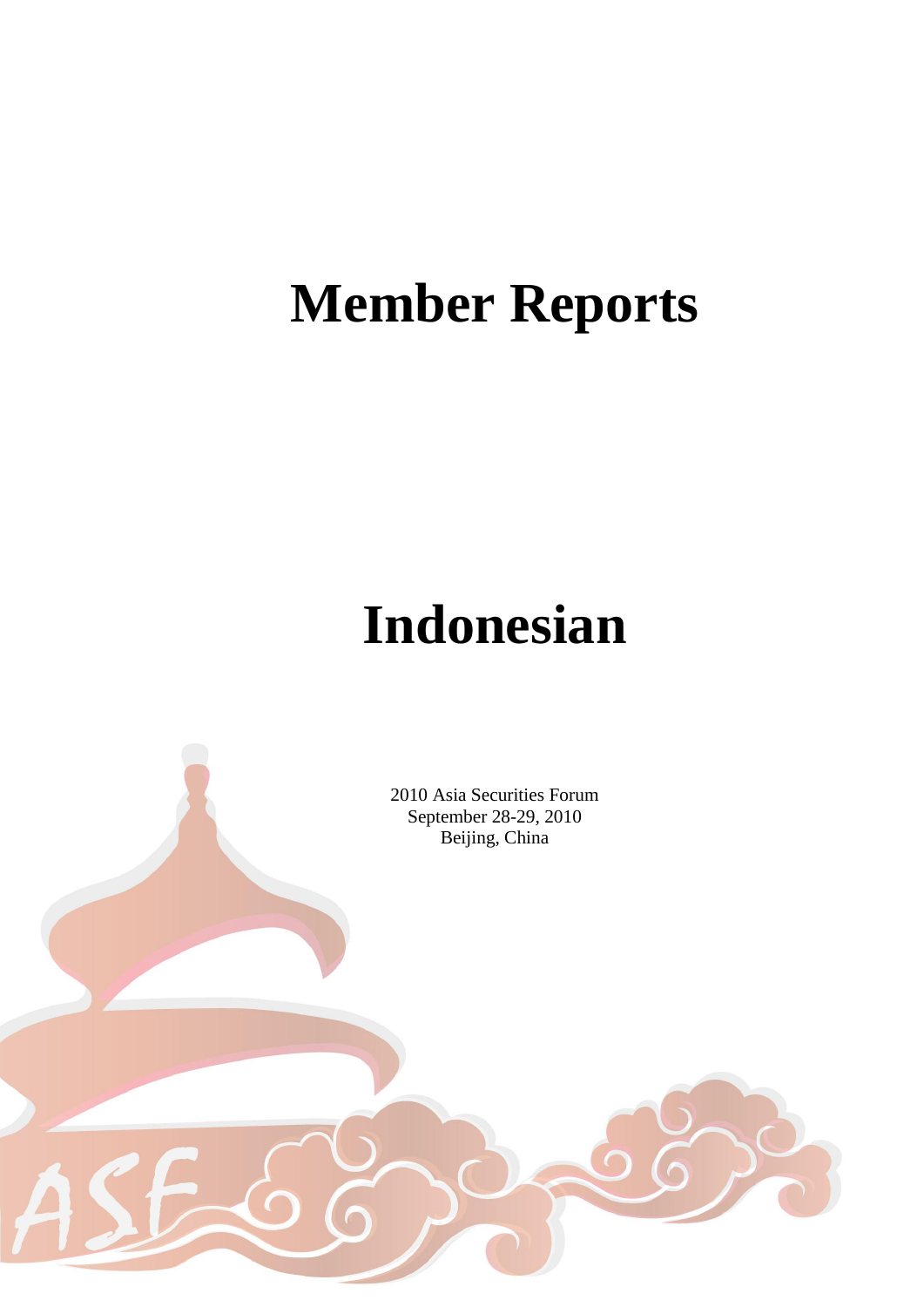

# **I.Economic Performance, Trends and Projections**

## **1. Overview**

Indonesia economy in 2010 is projected to grow at 6.0% or higher than the previously projected at  $5.0\% - 5.5\%$ .

Entering 2010, Indonesia economy continued to show strong sign of recovery. In the first quarter, the economic growth reached 5.7% (y-o-y), higher than the initially projected 4.8%. In the second quarter, the economic growth reached 6.2% (y-o-y). The growth was mainly contributed by the improvement in export and private consumption. At the same time, the funds inflows to emerging markets, including Indonesia, resulted in the appreciation of the Rupiah exchange rate and also contributed to the low inflation rate.

The balance of payment was also solid. Current transactions up to the first quarter 2010 experienced a surplus of USD 1.8 billion due to the increase in export, especially export related to natural resources-based commodities. Capital and financial transactions also recorded surplus, in line with the capital inflows and the issuance of foreign currency Government bond.

The risk indicator as demonstrated by Credit Default Swap (CDS) was at the lowest level. Reserve at the end of the first quarter 2010 reached USD 71.8 billion or equal to 5.8 months import and Government foreign debt repayment.

The flow of funds to emerging markets, including Indonesia, resulted in the appreciation of Indonesia Rupiah. The Rupiah exchange rate strengthened 3.7% to 9,090 against USD at the end of the first quarter 2010, compared to 9,425 against USD at the end of 2009. It further strengthened to 8,938 against USD at the end of July 2010.

Up to July 2010, the Central Bank of Indonesia still maintained the Central Bank (BI) rate at 6.50%. The BI rate level was seen to be appropriate to allow the climate necessary for the economy recovery process, to achieve target inflation of 5+/-1% in 2010 and 2011. Inflation in July 2010 has reached 6.22% y-o-y, higher than that projected by the Government. The increase in inflation in July 2010 was due to the increase of food prices entering the Ramadhan holy month and the Government plan to increase electricity basic price.

The Government set 2010 Budget as follows: Revenue and Grant IDR 992.4 trillion and Expenditure IDR 1,126.1 trillion, resulting in Budget Deficit of IDR 133.7 trillion or equivalent to 2.1% of GDP. Up to July 2010, the Government debt reached USD 181.59 billion or IDR 1,625.63 trillion or equivalent to 26% of GDP**.**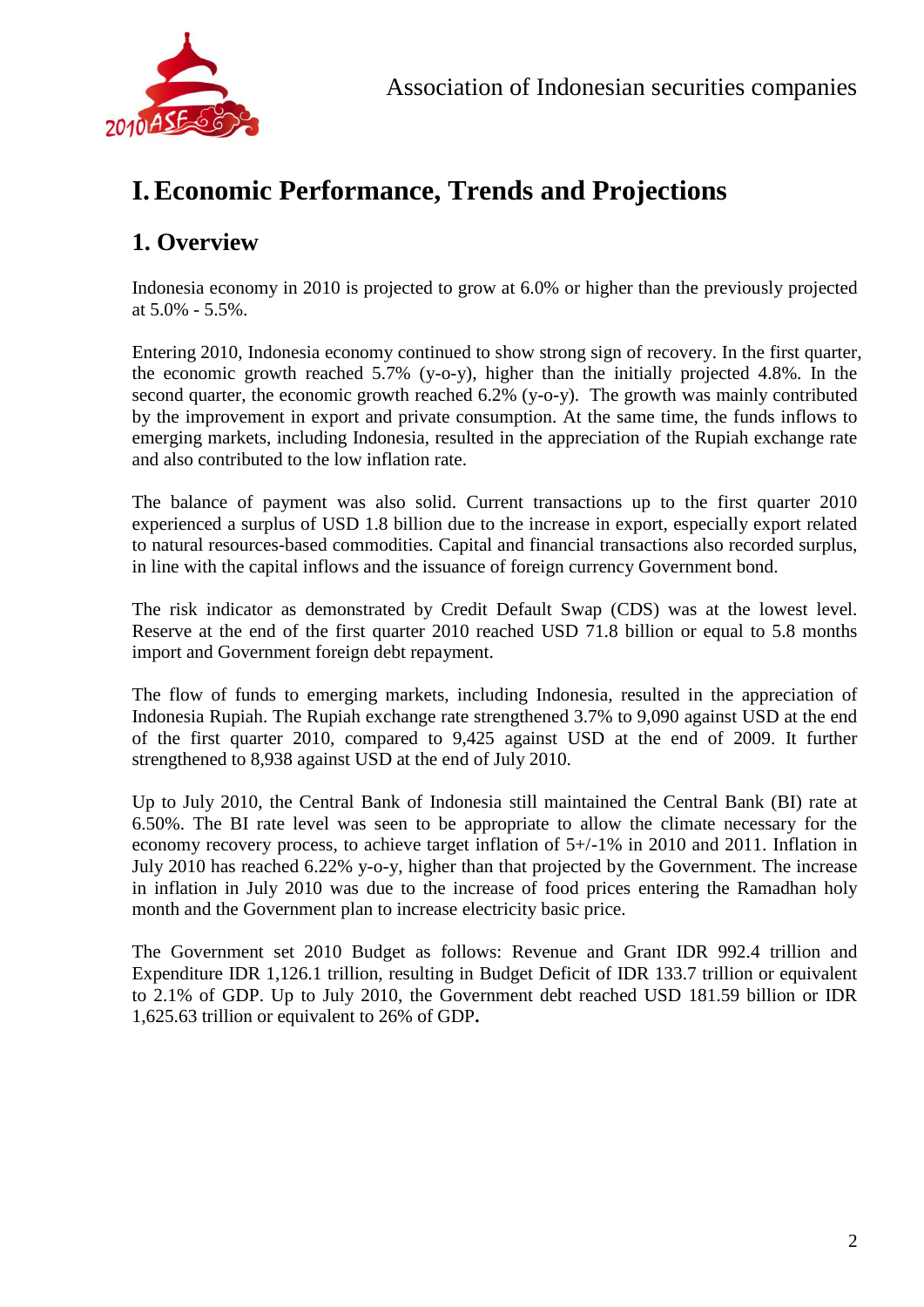

#### **Government Debt Position**

|                                             | 2007     | 2008     | 2009     | <b>July 2010</b> |
|---------------------------------------------|----------|----------|----------|------------------|
| Debt (USD billion)                          | 62.25    | 66.69    | 65.02    | 65.22            |
| Bi-lateral                                  | 41.03    | 44.28    | 41.27    | 40.77            |
| Multi-lateral                               | 19.05    | 20.34    | 21.53    | 21.41            |
| Commercial                                  | 2.08     | 1.98     | 2.15     | 2.98             |
| <b>Suppliers</b>                            | 0.08     | 0.09     | 0.07     | 0.06             |
|                                             |          |          |          |                  |
| Government Securities (USD billion)         | 85.26    | 82.78    | 104.20   | 116.37           |
| Total Central Government Debt (USD billion) | 147.51   | 149.47   | 169.22   | 181.59           |
| Total Government Debt – IDR equivalent (IDR | 1.389.41 | 1,636.74 | 1,590.66 | 1,625.63         |
| trilion)                                    |          |          |          |                  |
| GDP (IDR trillion)                          | 3,949.32 | 4,954.03 | 5,613.44 | 6,253.79         |
| Debt to GDP Ratio                           | 35%      | 33%      | 28%      | 26%              |

Source: Ditjen Pengelolaan Utang

Indonesia economic recovery was also marked by the increase in the IDX Composite Price Index. As a result of global economic and financial crisis, at the end of 2008, the IDX Composite Index was dropped to 1,355.41. At the end of 2009, the IDX Composite Index bounced back to 2,534.36**.** On 21 July 2010, the IDX Composite Index has reached 3,013.40, a new record high in Indonesia capital markets history.

| Other economic indicators are as follows: |  |  |
|-------------------------------------------|--|--|
|                                           |  |  |

| <b>Indicator</b>                          | 2007      | 2008      | 2009      | <b>1Q-2010</b> |
|-------------------------------------------|-----------|-----------|-----------|----------------|
| Population – Million                      | 224.0     | 229.03    | 231.83    | 237.6          |
| GDP based on current price - IDR trillion | 3,949.32  | 4,954.03  | 5,613.44  | $6,253.79*$    |
| GDP Growth Rate-% (y-o-y)                 | 6.3       | 6.0       | 4.5       | 5,7            |
| Export – USD million                      | 114,100.9 | 137,020.4 | 116,510.0 | 12,774.4       |
| Import - USD million                      | 74,473.4  | 129,197.3 | 96,829.2  | 10,972.6       |
| Surplus - USD million                     | 39,627.5  | 7.823.1   | 19,680.8  | 1,801.7        |
| Exchange Rate (IDR/USD) – end of period   | 9.419     | 10,950    | 9.425     | 9,090          |
| Foreign Exchange Reserve - USD million    | 56,920    | 51,639    | 66,105    | 71,823         |
| Unemployment Rate - %                     | 11.1      | 8.39      | 7.87      | 7.41           |

\*July 2010. Source: BPS, BI, Ditjen Pengelolaan Utang

## **2.Saving and Investment**

Indonesia banking conditions showed improvement in 2009 compared to the previous year. The banking industry has proven to be capable of managing the risks it faces, be it credit risk, liquidity risk or market risk. The profitability also improved, as marked by the increase in operating profit and non-operating profit in 2009 compared to 2008, and continued into early 2010. Bank capital was still very adequate to face future potential risk due to CAR was at the level much higher than the required level of minimum 8%.

Credit channeling experienced decrease in 2009 and early 2010 compared to 2008. Risk consideration and the slowing down of the real sector were still the considering factors for banks to channel funds to the real sector. As a result, the Indonesian banking was having excess liquidity reaching IDR 472 trillion. Out of third party funds of IDR 1,931.6 trillion, only IDR 1,459.7 trillion was channeled as banking credit. Non Performing Loan (NPL) was still at safe level, which was below 5%, even though it increased slightly in early 2010.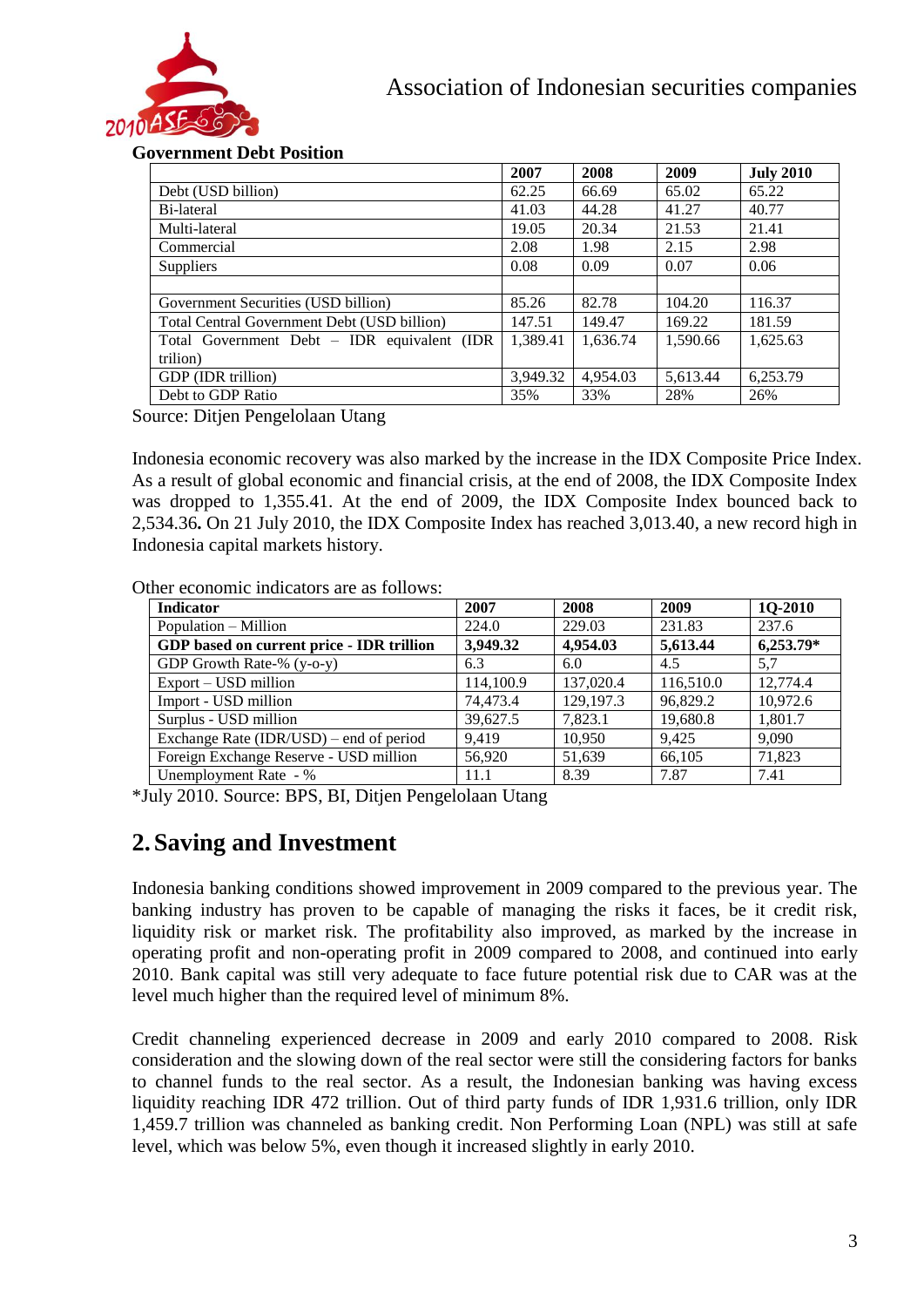

#### **Indonesia Banking Indicators**

| Year                                    | 2008     | 2009     | February 2010 |
|-----------------------------------------|----------|----------|---------------|
| <b>Fund – IDR Trillion</b>              | 1,939.20 | 2,144.10 |               |
| Loan Obligation                         | 12.90    | 21.60    |               |
| <b>Issued Securities</b>                | 14.30    | 14.90    |               |
| Third Party Fund                        | 1.753.30 | 1,973.00 | 1,931.6       |
| Money Market Borrowing                  | 158.60   | 134.50   |               |
| Loan-able Fund - IDR Trillion           | 1,824.30 | 2,042.55 |               |
| <b>BI</b> Certificate                   | 166.50   | 212.10   |               |
| <b>Other Securities</b>                 | 83.70    | 88.10    |               |
| Money Market Lending                    | 213.80   | 261.50   |               |
| <b>Equity Participation</b>             | 6.60     | 10.00    |               |
| Credits                                 | 1,353.60 | 1,470.80 | 1,459.7       |
| <b>Asset - IDR Trillion</b>             | 2,310.60 | 2,534.10 |               |
| <b>Capital - IDR Trillion</b>           | 219.20   | 349.60   |               |
| <b>Performance</b>                      |          |          |               |
| NPL Ratio to Credits (%)                | 3.80     | 3.80     | 4.2           |
| Profit (Operational) - IDR Trillion     | 29.90    | 39.90    |               |
| Profit (Non Operational) - IDR Trillion | 18.20    | 21.90    |               |
| Net Interest Margin - IDR Trillion      | 10.80    | 11.90    |               |
| LDR(%)                                  | 77,2     | 74.5     | 75.6          |
| $CAR$ $(\%)$                            | 16.2     | 17.4     | 19.3          |
| Interest Rate $(\% )$                   |          |          |               |
| <b>BI</b> Rate                          | 9.25     | 6.50     | 6.50          |
| SBI 1-mth                               | 10.83    | 6.46     | 6.27          |
| PUAB (overnight)                        | 9.40     | 6.28     | 6.17          |
| Deposit 1-mth (weighted average)        | 10.75    | 6.87     | 6.93          |
| <b>Working Capital Credit</b>           | 15.22    | 13.69    | 13.68         |
| <b>Investment Credit</b>                | 14.40    | 12.96    | 13.21         |
| <b>Number of Banks</b>                  | 124      | 121      | 121           |

Source: BI

As part of the efforts to improve monetary operations that has been in place since the implementation of inflation targeting framework (ITF) in 2005, effective March 2010, the Central Bank also lengthened the due dates of the Central Bank Securities (SBI) to increase the effectiveness of the Rupiah excess liquidity control in the money market. The policy was done through the reduction of auction frequency and step by step reduction of the issuance of 1-mth SBI to 3-mth and 6-mth SBI. The Central Bank policy with regards to the SBI reduced the Rupiah speculation. As a result, the Rupiah is expected to be at the range of IDR 9,035 – IDR 9,095 against the USD.

In January 2010, Fitch Ratings increased Indonesia credit rating from BB\* to BB+ which represents the highest rating for non-investment grade. Meanwhile, in March 2010, Standard & Poor's also improved Indonesia rating from BB-\*\*\* to BB, and in June 2010 Moody's Investor Service increased the rating from Ba2 to Ba2\*\*\*. Recently, in July 2010, Japan Credit Rating Agency increased Indonesia credit rating from BB+ to investment grade BBB-.

In the first quarter 2010, Direct Investment, both foreign and domestic, recorded at IDR 42.1 trillion for 574 projects. Domestic Direct Investment reached investment value of IDR 6.7 trillion for 150 projects and Foreign Direct Investment reached IDR 35.4 trillion or equivalent to USD 3.8 billion for 424 projects.

Direct Investment realization of IDR 42.1 trillion in the first quarter of 2010 represents increase of 24.56% compared to direct investment realization for the same period in 2009 which reached IDR 33.8 trillion. Projects that attracted Domestic Direct Investment among others were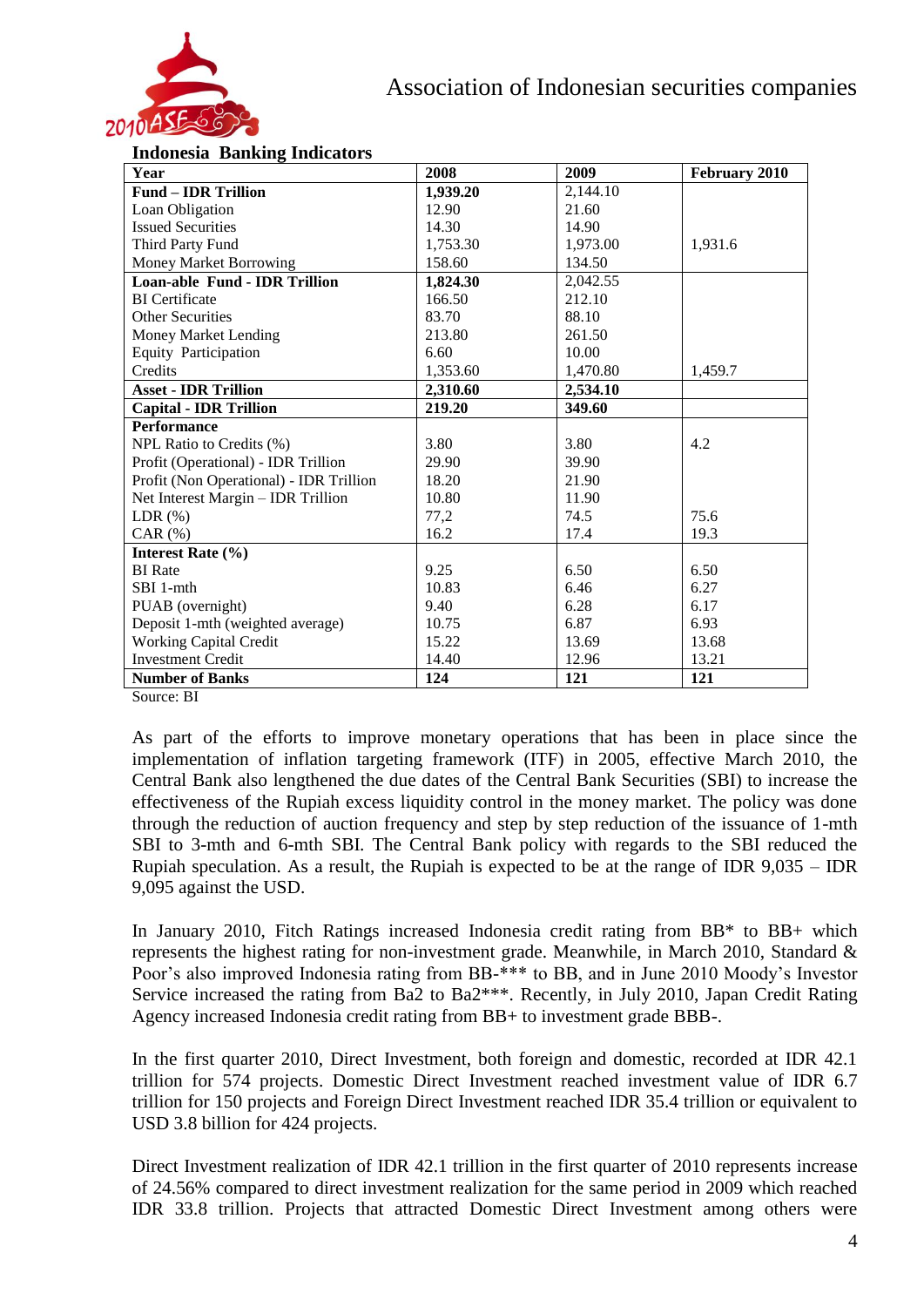

transportation, warehousing and communication, trade and reparations, electricity, gas and water and other services, metal machinery and electronics industry. Projects that attracted Foreign Direct Investment among others were transportation, warehousing and communications, mining, electricity, gas and water, housing, industrial zone and office building and motorcycle industry and other transportation devices.

## **3. Trends in Inflation and Interest Rate**

Throughout 2009, the inflation rate has been declining steadily. The inflation in January was still at the level of 9.17% (y-o-y), then it decreased to 2.47% (y-o-y) in November, and experienced increase again at the end of 2009 to 2.78% (y-o-y).

Entering 2010, the inflation rate continued to increase to 4.16% (y-o-y) in May, and to 6.22% in July 2010.

Up to July 2010, the Central Bank of Indonesia (BI) still maintained BI rate at 6.5% level, which was the highest interest rate among the countries in the Asia region. The rate, however, was still unable to influence the credit interest rate for working capital and investment which stood at 13.68% and 13.21%, respectively. Rate for 1-month deposit was around 6.93% and Government Bond (SUN) coupon was in the range of 13.15% -15.575%.

#### **Inflation Rate, BI Rate and the Fed Rate 2008, 2009 and 2010**



Note: since 16 December 2008 the Fed Rate range 0% -0.25%

# **II. Capital Market Performance**

## **Stock Market**

Another indicator of the Indonesia economic recovery was the improvement in the capital market performance. While at the beginning of 2009, the IDX Composite Index was at 1,332.67, at the end of 2009, the Composite Index was closed at 2,534.36. In 2009, the average stock transactions per day reached IDR 4,046 billion and the market capitalization at the end of the year reached IDR 2,019,375 billion or increased compared to market capitalization at the end of 2008 of IDR 1,076,491 billion.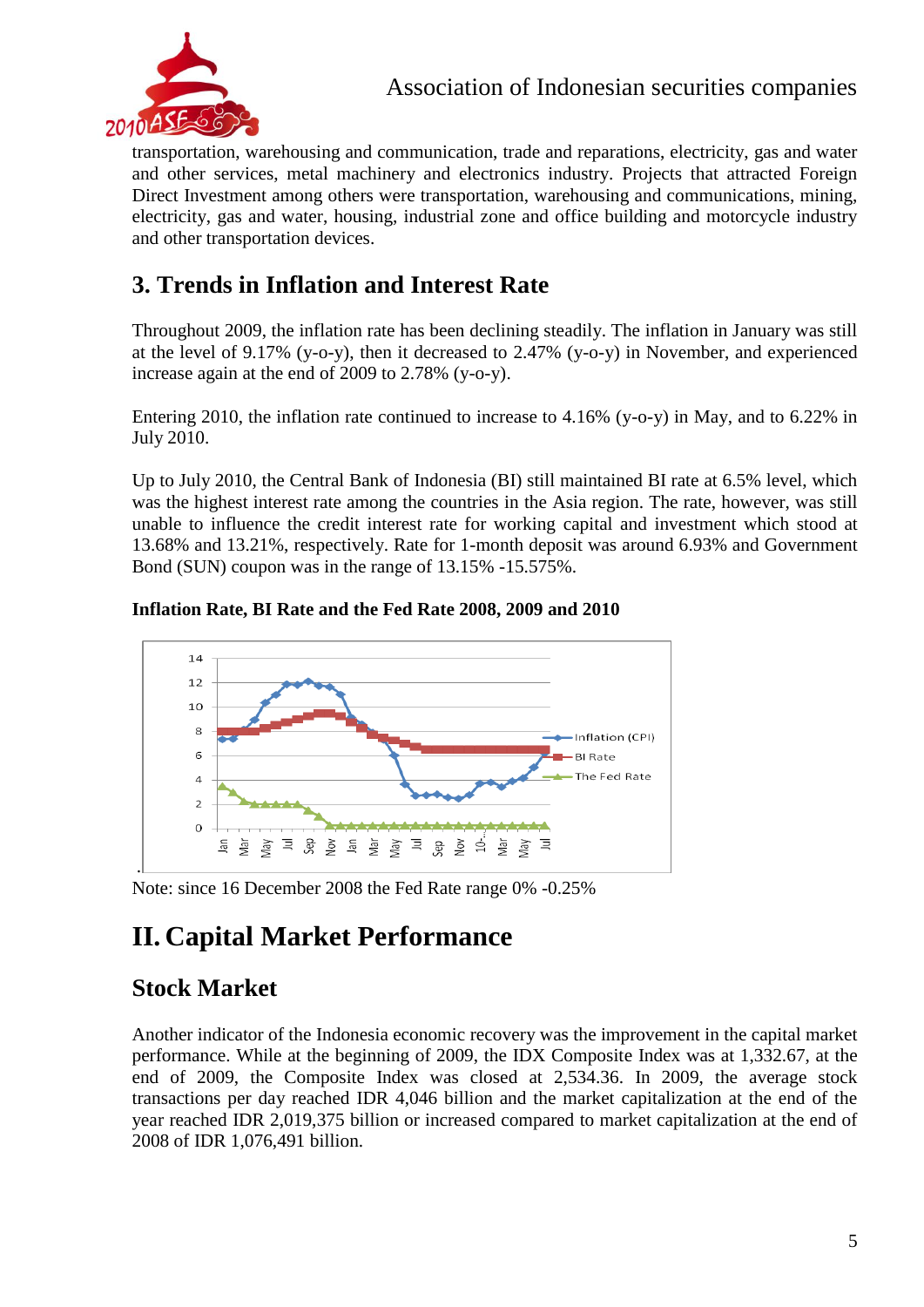

Entering 2010, the Composite Index increased to 2,610.79 and at the end of June the Composite Index was already at 2,913.68 with average stock market transactions per day of IDR 4,291 billion and the market capitalization reached IDR 2,400,976 billion.

| <b>Stock Market</b>                         | 2008      | 2009      | <b>June 2010</b> |
|---------------------------------------------|-----------|-----------|------------------|
| Total Trading Value (IDR billion)           | 1,064,528 | 975.135   | 527,813          |
| Average Trading Value per day (IDR billion) | 4.436     | 4.046     | 4.291            |
| Composite Index                             |           |           |                  |
| High                                        | 2,830.26  | 2,534.36  | 2,955.73         |
| Low                                         | 1.111.39  | 1,256.11  | 2,475.57         |
| Close                                       | 1.355.41  | 2.534.36  | 2,913.68         |
| <b>Listed Issuers</b>                       | 396       | 398       | 402              |
| Market Capitalization (IDR billion)         | 1,076,491 | 2.019.375 | 2,400,976        |

On 21 July 2010, the Composite Index was at 3,013.40, reaching a record high of above 3,000. The positive performance of the Indonesian capital market was also caused by the introduction of online trading and Direct Market Access (DMA) facilities. Out of 120 members of the Indonesia Stock Exchange, 33 members are now using online trading facility and 7 members are using DMA facility. In the meantime, 14 members are in the queue for the technical testing for online trading and 3 members for DMA. The introduction of online trading system has no doubt brought positive impact for the investing community in Indonesia in terms of trading access. The facility also encouraged securities companies to open branches in areas to reach investors. However, the online trading has also brought along a negative excess, i.e. the worsening of the fee war among securities companies.

As shown in the financial statements of 322 Issuers, the net profit of Issuers in the first semester of 2010 in aggregate increased by 36.94% from IDR 39.36 trillion to IDR 53.90 trillion. However, there were 122 Issuers whose profit experienced decrease. Issuers who performed well were the natural resources- and agriculture-based Issuers, especially with export, consumer product, banking and automotive orientation.

Per March 2010 financial statements, the Average PER was 12.24/Weighted Average PER was 11.65 and Average PBV was 2.20/Weighted Average was PBV 2.02.

Throughout the first semester 2010, 5 companies listed their shares on the Indonesia Stock Exchange. Twelve more companies are expected to list their shares in the second semester of 2010. The 12 companies have not taken into account the state-owned enterprises. IDX targeted 25 companies list their shares on the Exchange in 2010.

Total funds raised from IPO in the first semester 2010 reached IDR 2.86 trillion or increased 1,806% from IPO in the first semester 2009 which was only reached IDR 150.75 billion. Total funds raised by Issuers through IPO and Right Issues in the first semester 2010 reached IDR 18.93 trillion or increased 352% compared to IPO and Right Issues in the first semester 2009 which reached only IDR 4.18 trillion.

| <b>Industry Groups</b>              | <b>PER</b> | <b>PBV</b> | <b>DER</b> | Annualized |        |         |            |  |
|-------------------------------------|------------|------------|------------|------------|--------|---------|------------|--|
|                                     | (X)        | (X)        | (X)        | ROA(X)     | ROE(X) | NPM(X)  | <b>OPM</b> |  |
|                                     |            |            |            |            |        |         | (X)        |  |
| Agriculture                         | 18.60      | 1.88       | $-1.59$    | 3.9        | 89.7   | 28.6    | 36.4       |  |
| Mining                              | 11.33      | 2.51       | 1.12       | 6.6        | 13.7   | $-0.3$  | 30.1       |  |
| <b>Basic Industry and Chemicals</b> | 6.77       | 1.28       | 1.23       | 8.2        | 12.3   | $-25.6$ | $-37.1$    |  |
| Miscellaneous Industry              | 4.02       | 1.32       | 2.84       | 71.9       | 8.9    | 5.4     | $-3.3$     |  |

**Financial Ratios – Financial Statements - March 2010**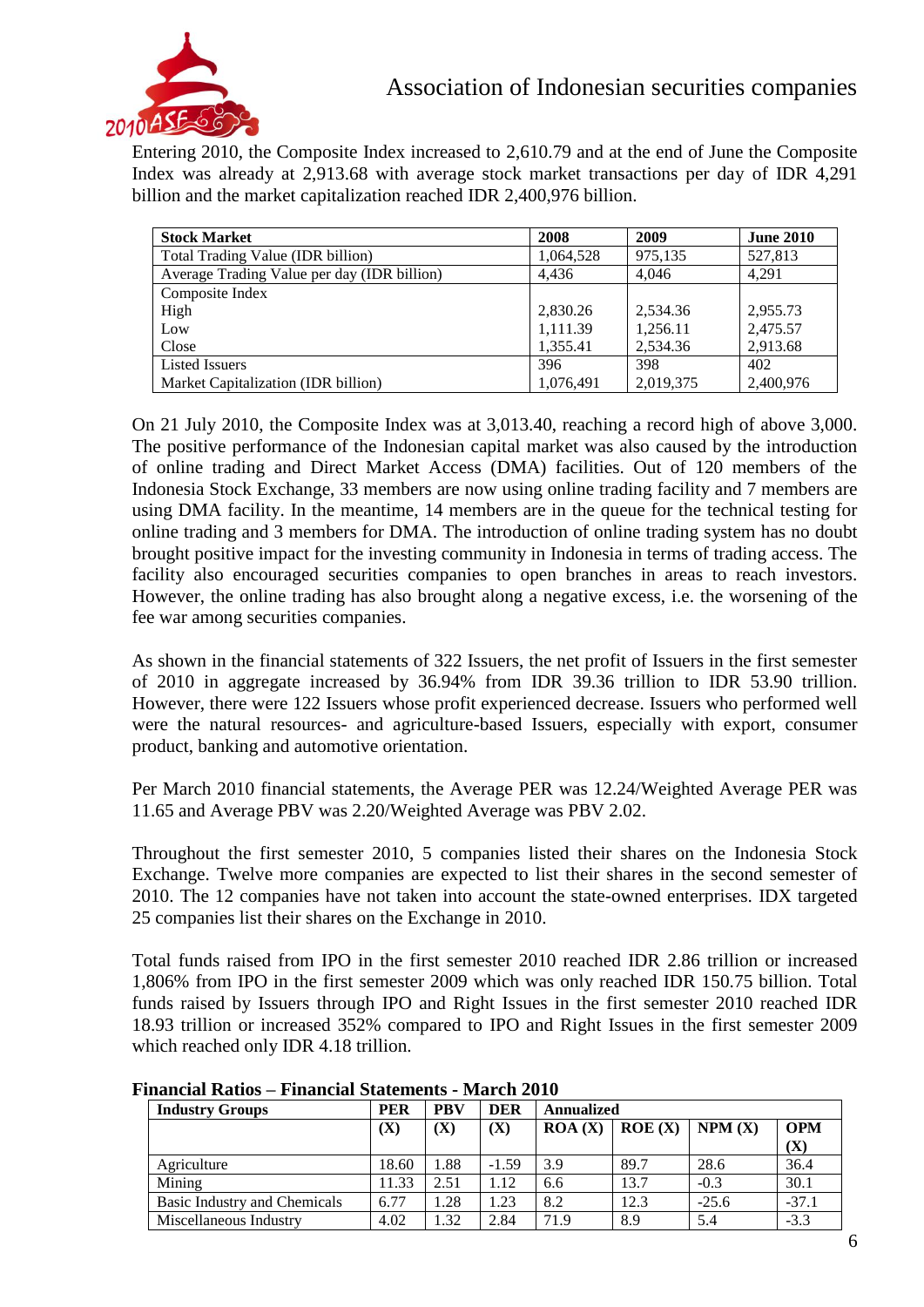

## Association of Indonesian securities companies

| Consumer Goods Industry                  | 14.69 | 3.60 | 1.18 | 14.3 | 26.2 | 31.8    | 40.6 |
|------------------------------------------|-------|------|------|------|------|---------|------|
| &<br>Real<br>Estate<br>Property,         | 20.56 | 1.36 | 1.10 | 2.9  | 7.4  | $-23.2$ | 19.2 |
| <b>Building Construction</b>             |       |      |      |      |      |         |      |
| <b>Utilities</b><br>&<br>Infrastructure. | 16.29 | 2.82 | 1.52 | 2.5  | 7.3  | $-7.8$  | 2.5  |
| Transportation                           |       |      |      |      |      |         |      |
| Finance                                  | 17.44 | 2.76 | 5.09 | 4.6  | 14.0 | 428.1   | 56.5 |
| Trade, Services & Investment             | 8.40  | 2.60 | .72  | 4.4  | 1.9  | 47.0    | 17.8 |

Source: IDX

## **Bond Market**

The conventional corporate bond, syariah bond, corporate sukuk and ETF outstanding value as at the end of 2008 was IDR 73 trillion, with total transactions amounting to IDR 53 trillion. In June 2010 the outstanding value increased to IDR 93 trillion, with total transactions amounting to IDR 43 trillion.

#### **Corporate Bond, Syariah Bond, Corporate Sukuk & ETF via CTP-PLTE up to June 2010**

| Period                                                 | 2008   | 2009   | 2010   |
|--------------------------------------------------------|--------|--------|--------|
| <b>Issuers</b>                                         | 178    | 183    | 185    |
| Outstanding Value (IDR billion)                        | 73,010 | 88.897 | 93.476 |
| Outstanding Value (USD million)                        | 100    |        |        |
| Trading Value which were reported to IDX (IDR billion) | 53.181 | 38.861 | 43.394 |
| Trading Value which were reported to IDX (USD million) | 18     |        |        |
| Average Trading Value (IDR billion)                    | 217    | 160    | 353    |
| Average Trading Value (USD million)                    | 0.0735 |        |        |

Source: Bapepam-LK, BEI

Government Securities that was outstanding in 2008 amounting to IDR 34 trillion and the transactions value reached IDR 51 trillion. In June 2010, the outstanding Government Securities reached IDR 621 trillion and the transaction value reached IDR 746 trillion.

#### **Government Securities via CTP-PLTE up to June 2010**

| 34.633                                                                                                                                                                                                                                                                                                                             | 581.748 | 621.226                                                       |
|------------------------------------------------------------------------------------------------------------------------------------------------------------------------------------------------------------------------------------------------------------------------------------------------------------------------------------|---------|---------------------------------------------------------------|
| 51.511                                                                                                                                                                                                                                                                                                                             |         | 746.386                                                       |
| 210                                                                                                                                                                                                                                                                                                                                |         | 6.068                                                         |
| $\mathbf{R}$ $\mathbf{R}$ $\mathbf{R}$ $\mathbf{R}$ $\mathbf{R}$ $\mathbf{R}$ $\mathbf{R}$ $\mathbf{R}$ $\mathbf{R}$ $\mathbf{R}$ $\mathbf{R}$ $\mathbf{R}$ $\mathbf{R}$ $\mathbf{R}$ $\mathbf{R}$ $\mathbf{R}$ $\mathbf{R}$ $\mathbf{R}$ $\mathbf{R}$ $\mathbf{R}$ $\mathbf{R}$ $\mathbf{R}$ $\mathbf{R}$ $\mathbf{R}$ $\mathbf{$ |         | 799.894<br>3.305<br>$\sim$ $\sim$ $\sim$ $\sim$ $\sim$ $\sim$ |

Note: Data includes Government Bond, ORI, SPN, SBSN and Retail Sukuk

In 2010, IDX target to list 34 new bonds. In the first semester 2010, 15 bonds, conventional and sukuk, totaling IDR 12.9 trillion were listed. In the second semester 2010, a number of companies in the financial services industry will list their bonds with total value of IDR 24.45 trillion. Half of the companies are already in the registration process with Bapepam–LK and IDX.

Foreign investors continued to show interest in the Government Bond, as indicated in the following table:

| Foreign Ownership in SUN (IDR trillion) 2010 |  |  |  |
|----------------------------------------------|--|--|--|
|                                              |  |  |  |

| Date                   | 30/4   | 3/5    | 14/6   | 15/6   | 18/6   |
|------------------------|--------|--------|--------|--------|--------|
| Foreign Ownership      | 148.13 | 147.67 | 148.13 | 149.32 | 151.68 |
| <b>Outstanding SUN</b> | 603.28 | 603.28 | 614.03 | 614.03 | 614.5  |
| Foreign Ownership (%)  | 24.55  | 24.53  | 24.12  | 24.31  | 24.68  |

Source: Ditjen Pengelolaan Utang, Kementrian Keuangan RI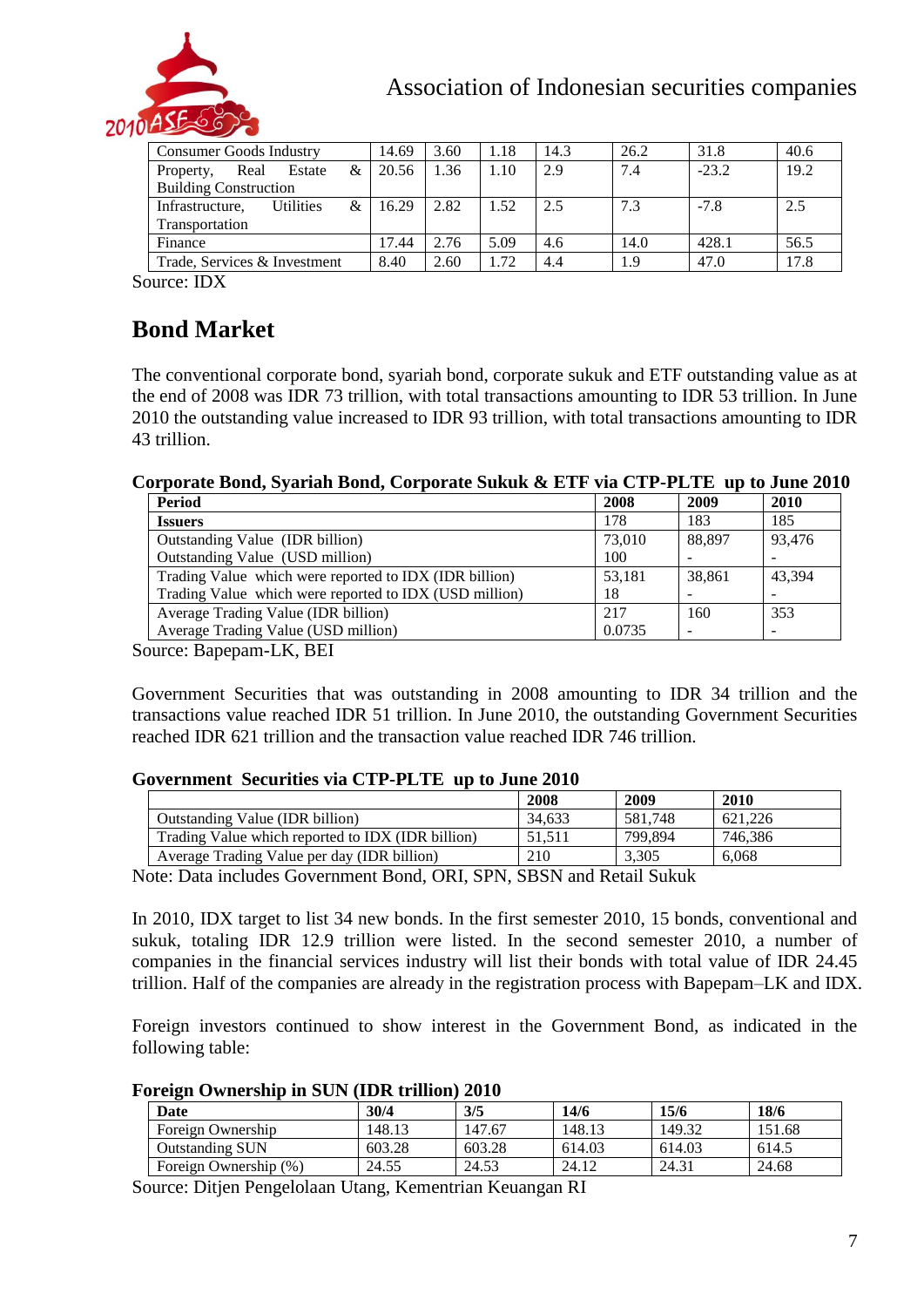

## **Mutual Fund**

The mutual fund also experienced significant development. While in 2008 the NAV was at the level IDR 74 trillion with 567 mutual funds, in April 2010, the NAV has reached IDR 122 trillion with 614 mutual funds.

#### **Mutual Fund up to April 2010**

|                           | 2007     | 2008     | 2009      | 2010      |
|---------------------------|----------|----------|-----------|-----------|
| Total Mutual Funds        | 473      | 567      | 610       | 614       |
| <b>Total Investors</b>    | 325.224  | 352,429  | 357.192   | 351,465   |
| NAV (IDR billion)         | 92.190.6 | 74,065.8 | 112.983.3 | 121.628.2 |
| No. of Investment Manager | 95       | 94       | 99        | 99        |

Source: Bapepam-LK

#### **Net Asset Value of Mutual Fund up to April 2010 – IDR Billion**

| <b>Stock</b> | Money  | Mixed  | Fixed  | Protect- | Index | <b>ETF</b>   | <b>ETF</b> | Svari- | Total  |  |
|--------------|--------|--------|--------|----------|-------|--------------|------------|--------|--------|--|
|              | Market |        | Income | ed       |       | <b>Stock</b> | Fixed      | ah     |        |  |
|              |        |        |        |          |       |              | Income     |        |        |  |
| 38.229       | .678   | 15.442 | 20.548 | 35,279   | 208   | 40           | 415        | 3.789  | 21.628 |  |
| T.           | T T    |        |        |          |       |              |            |        |        |  |

Source: Bapepam-LK

Throughout the first semester 2010, stock mutual fund has given return of 7.21%, higher than other mutual funds. Mixed mutual fund has return of 4.79% and fixed income mutual fund has return of 5.81%.

## **III. Regulatory Developments and Prospect for the Securities Industry**

## **Regulatory Developments**

#### **a. Establishment of Financial Services Authority**

The establishment of Financial Services Authority is targeted to be completed by the end of 2010, as directed by the Law on Central Bank. This Authority will oversee the supervision of banking, capital market, and other non-bank industries. Currently, the banking supervision was under the Central Bank and the capital markets and non-bank financial institutions supervision are under Bapepam-LK. While the Ministry of Finance seems to be fully committed to the establishment of the Authority, it still sees some challenges from the Central Bank.

#### **b. Convergence of PSAK to IFRS**

Bapepam-LK has also been driving for the convergence of the Indonesia Statement of Financial Accounting Standard (PSAK) to IFRS.

#### **c. Continuous Settlement**

In preparation for the Straight-Through-Processing (STP), the Indonesia Clearing and Guarantee Corporation (KPEI) has signed intraday facility with three main banks. The intraday facility allows continuous settlement, versus the current twice a day settlement.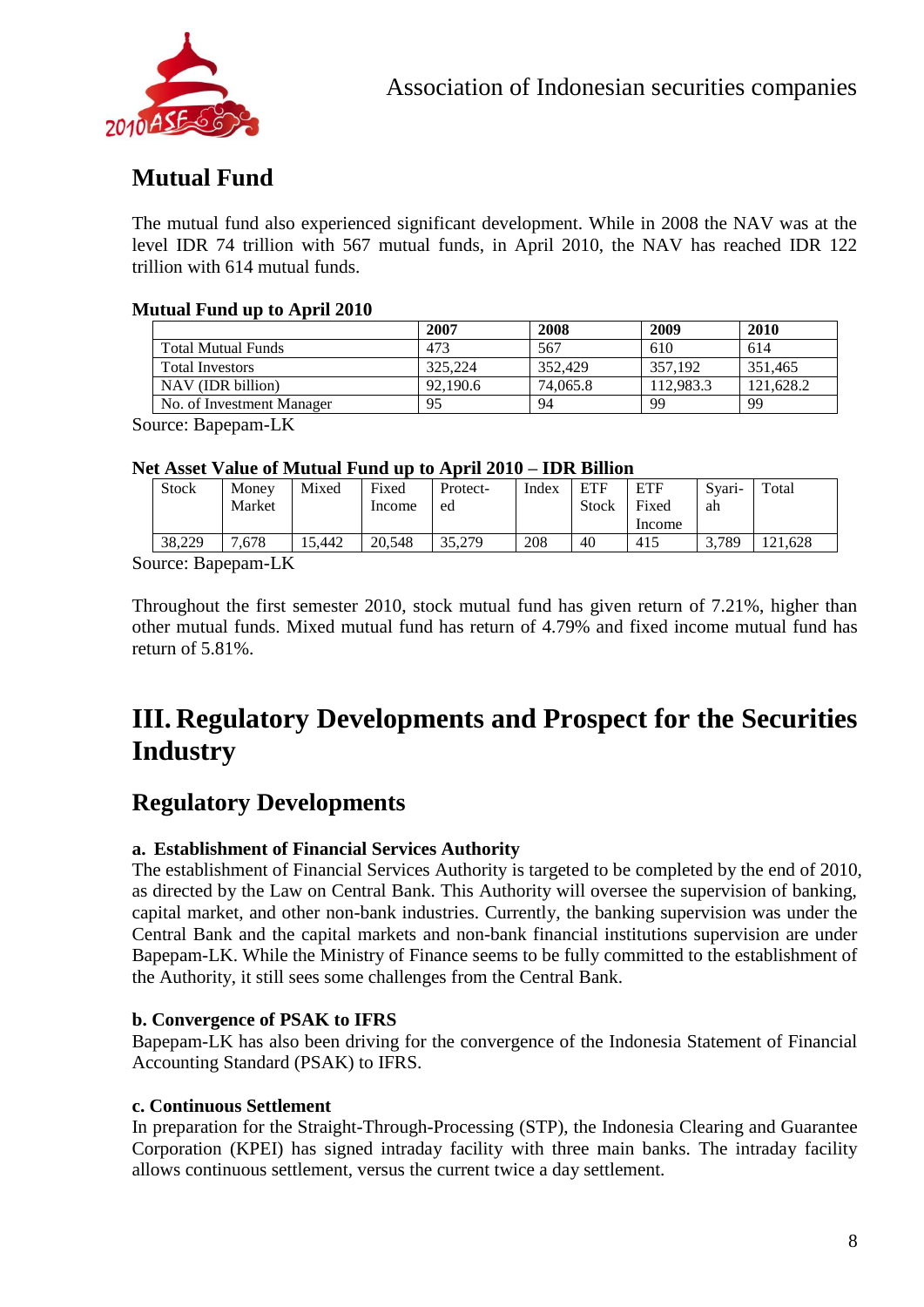

#### **d.Single Investor ID and Straight Through Processing**

Bapepam-LK, together with the SROs (IDX, KPEI, KSEI) are currently working on projects introducing Single Investor ID and Straight Through Processing.

#### **e.Change in Rule regarding Adjusted Net Working Capital**

In an effort to improve the quality of Adjusted Net Working Capital, Bapepam-LK has introduced ranking liabilities, which are off balance sheet, as an addition to the liabilities. Various haircuts on portfolios are also applied, versus the current 10% haircut across all portfolios. The required minimum ANWC is also increased from minimum IDR 25 billion to minimum IDR 25 billion or 6.25% of total liabilities (including ranking liabilities), whichever is higher. The revised rule has yet to be issued, with certain transition period for implementation

#### . **f.AKSes for Securities Monitoring by Investor**

The Indonesia Central Securities Depository has launched a facility whereby investors can monitor the securities movements and position in the securities sub-account maintained with securities companies. The facility can be accessed electronically via AKSes card. The facility is to be enhanced to include also funds movements and position monitoring.

#### **g.Investor Protection Fund**

In addition to the Guarantee Fund, to further protect the investing public**,** the Regulators are planning to introduce Investor Protection Fund. Similar to Guarantee Fund, securities companies are expected to contribute to the IPF.

#### **h.Issuance of SPEI**

The IDX is in the process of preparing rules for the listing of Indonesia Depositary Receipt (SPEI), with underlying offshore securities. Currently, there are 2 issuers who have shown interest to list their shares in SPEI.

#### **i.Brokerage and Underwriting Fees**

For the past few years, the fee war has been a serious issue for securities firms in Indonesia. The introduction of online trading with very minimum fee has worsened the fee war. The Association is trying to find a solution to the situation. Bapepam-LK is supportive of the initiative and willing to pass regulation, if necessary, to normalize the situation, for a healthy industry.

### **Prospect for Securities Industry**

The political situation in Indonesia is relatively stable. We expect President Susilo Bambang Yudhoyono to finish his second 5-year terms in 2014 without significant challenges.

The Indonesia economic growth is expected to reach around 6% in 2010. The economy growth is expected to accelerate and reach 6.5% - 7.5% (y-o-y) in 2014.

In the securities industry, the IDX Composite Index performance and the increase of 36.94% in aggregate net profit of issuers in the first semester 2010 indicate that the Indonesia capital markets are still an attractive venue for investment.

The implementation of online trading and DMA facilities is expected to increase trading value and fasten the growth of domestic investors significantly.